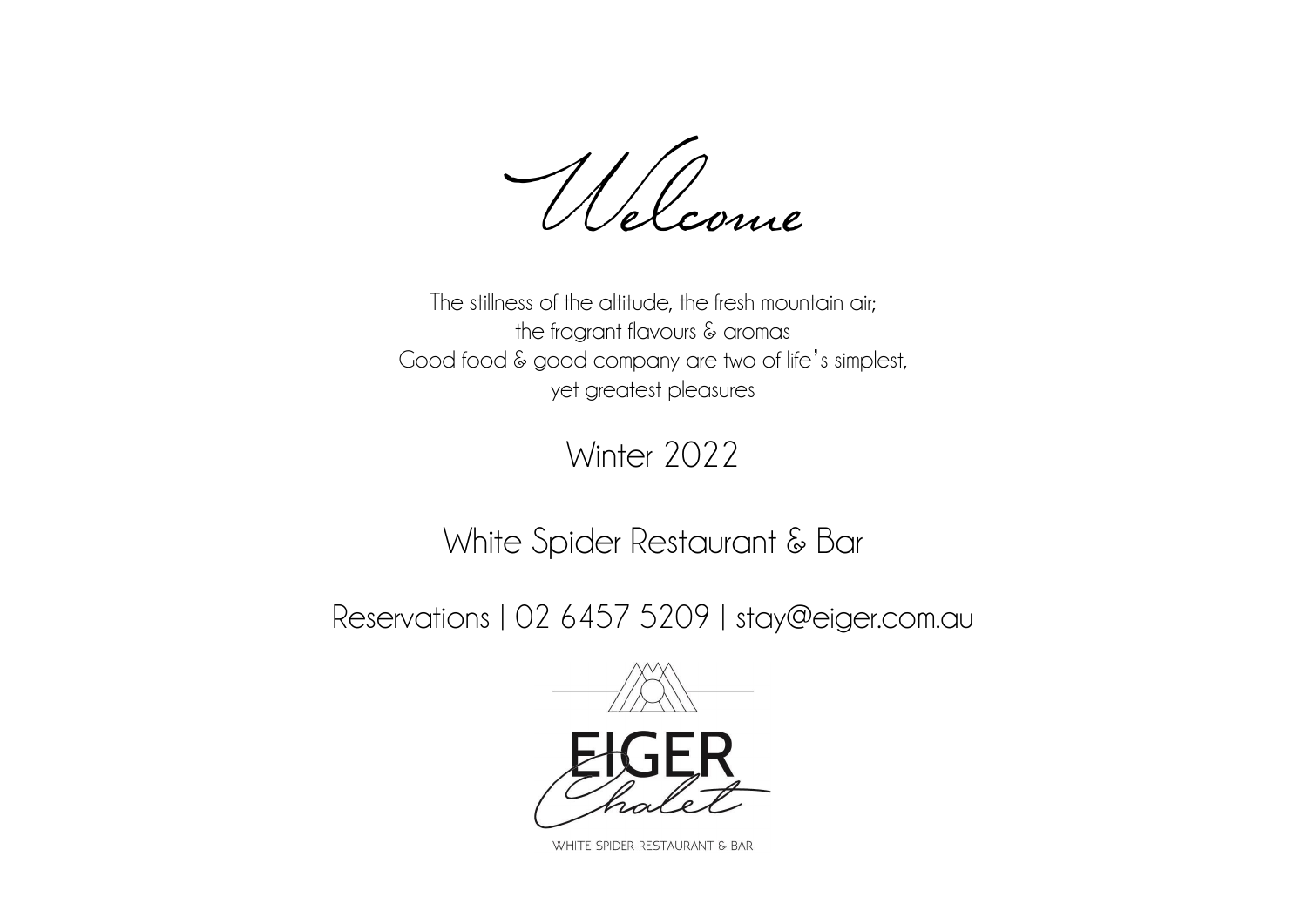Entree

**Soupe Du Jour** your waiter will delight you with the evenings flavor creation 24

**Wallaby Gravlax** topped with a bunya nut pesto, Davidson plum purée, pickled shimeji & saltbush & onion crisps (gf/df\*) 28

**Snowy Mountains Smoked Rainbow Trout**  house made rillette, chicken skin crisps with a watercress, daikon salad & preserved lemon vinaigrette (gf) 28 *Alte Chardonnay 2019* | *Orange, NSW* 

## **63ºC Egg**

bordered by a garden of broad beans, peas, asparagus & speck topped with smoked salt (gf/df/vg\*) 26

**Quail and Duck Terrine** duck paté, Davidson plum gel & saltbush crostini 28

**Tuna Tatarki** topped with black garlic kewpie, edamame purée, wasabi peas, pickled chilli & eschalots & tapioca crisps (gf/df) 32

**Parmesan, Goats Cheese and Thyme Brulée** served with salt bush crostini & a rocket, pear, pomegranate & pecan salad with a preserved lemon vinaigrette (vg/gf\*) 30

**Land & Sea** caramelized pork jowl & seared scallops, braised fennel, chimichurri & finger lime (gf/df<sup>\*</sup>) 28 *Ara Resolute Pinot Noir 2017* | *Marlborough, NZ* 

*vg ~ vegetarian*  $\log \sim$  gluten free  $\log \sim$  dairy free  $\log \sim$  vegan  $\log \sim$  option upon request

*Our cuisine contains gluten, egg & nut extracts & traces, please advise our wait staff of any allergies*

Main Event

**Chef's Creation** let your waiter surprise you with this evening's unique culinary creation (market price)

**Duck White Spider** served pink, on a bed of Jerusalem artichoke purée, grains & seeds, silver beet, with a cherry jus (af) 48 *Garzón Tannat Reserva 2018 | Garzón, Uruguay*

**Vegan Wellington** chickpea, red lentil & macadamia filling with a zucchini center & a vegan jus (v/df) 40

**Bone in Pork Schnitzel**  served with house sauerkraut, fingerling potatoes, Brussel sprouts & pork cabbage gravy 44

**Herb Crusted Lamb Backstrap** with fried polenta, smoked heirloom tomatoes, black garlic & chardonnay jus , lamb served pink 46

**Seafood Plate** our Chef's twist on flavors from the Sea (market price)

**Scotch Fillet 300g** fingerling potatoes, Dutch carrots, caramelized onion & red wine jus (af/df<sup>\*</sup>) 50 *Hentley Farm "The Beauty" Shiraz 2018 | Barossa Valley, SA*

**BBQ Braised Short Ribs** house made bba sauce, greens & sweet potato fondant (gf/df\*) 42

To Share

Winter greens with toasted almonds (vg/gf/df\*) 14 Herb salted beer battered fries w confit garlic aioli (va/df) 14 Greens & grains w preserved lemon vinaigrette (v) 14